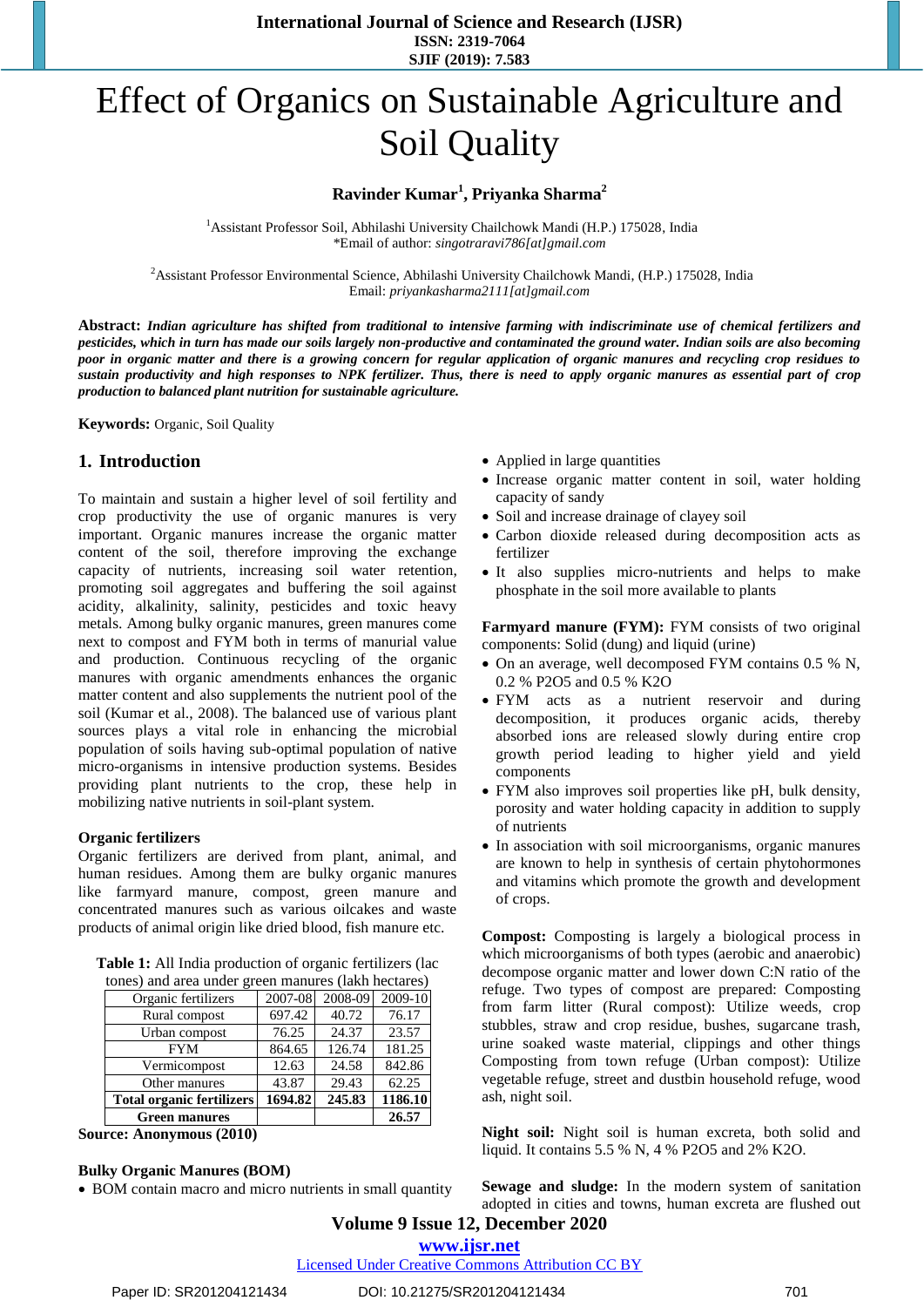with water which is called sewage. The solid portion in the sewage is called sludge and liquid portion is sewage water. Both the components of sewage are separated and are given a preliminary fermentation and oxidation treatments to reduce bacterial contamination and offensive smell.

**Vermicompost:** Vermicompost is a composting process aided by earthworms. Earthworms consume daily about 2 to 5 time of their body weight, retain 5-10% of the feedstock for their own growth and excrete mucus coated undigested matter known as vermicast. It has an inherent ability to maintain the soil pH and keep it near neutral. It consists of humus which is the basic building block of fertile soil, and has a large number of micro-organisms which are beneficial for soil and plant life.

**Biogas slurry:** In the gas plant, animal dung and other cellulosic materials are allowed to ferment for a few days under anaerobic conditions. The main advantages of gobar gas plant are: both fuel gas and manure can be obtained from organic wastes without loosing its manurial value thus saving firewood, the plant works under hygienic and sanitary conditions, there is no bad odour and fly and mosquito breeding are eliminated.

**Green manure:** Green, undecomposed plant material used as manure is called green manure. It is obtained in two ways: by growing green manure crops and by collecting green leaf (along with twigs) from plants grown in wastelands, field bunds and forests. The crops usually grown for green manuring are sunhemp (Crotolaria juncea), dhaincha (Sesbania aculeata), barseem (Trifolium alexandrinum), cowpea (Vigna sinensis) etc.

- Organic matter and nitrogen are added to the soil by green manuring
- Green manuring improves soil structure, increases water holding capacity and decreases soil loss by erosion
- Growing of green manures in the off season reduces weed proliferation and weed growth
- Green manuring helps in reclamation of alkaline soils
- Root-knot nematodes can be controlled by green manuring.

| fertilizers and industrial wastes |             |             |             |  |  |  |
|-----------------------------------|-------------|-------------|-------------|--|--|--|
| Material                          | N(% )       | $P_2O_5(%)$ | $K_2O(%)$   |  |  |  |
| Farmyard manure                   | $0.5 - 1.5$ | $0.1 - 0.2$ | $0.5 - 0.6$ |  |  |  |
| Compost (urban)                   | $1.0 - 2.0$ | 1.0         | 1.5         |  |  |  |
| Compost (rural)                   | $0.5 - 1.0$ | 0.2         | 0.5         |  |  |  |
| Biogas slurry                     | $1.6 - 1.8$ | $1.1 - 2.0$ | $0.8 - 1.2$ |  |  |  |
| Green manures (avg)               | $0.5 - 0.7$ | $1.1 - 2.0$ | $0.8 - 1.2$ |  |  |  |
| Sewage sludge                     | $1.1 - 2.3$ | $0.8 - 2.1$ | $0.5 - 1.7$ |  |  |  |
| City refuse                       | 0.6         | $0.6 - 0.7$ | 0.7         |  |  |  |
| Press mud                         | 1.1         | $2.1 - 2.4$ | 2.0         |  |  |  |

Table 2: Average nutrient contents of bulky organic

Source: FAI (2012)

#### **Concentrated organic manures**

Concentrated organic manures are those that are organic in nature and contain higher percentage of major nutrients like nitrogen, phosphorus and potash, compared to bulky organic manures. These manures are by-product of animal or plant industry. The common concentrated organic manures are oil cakes, fish manure, dried blood, blood meal etc.

**Oil cakes:** Oil cakes are the residues left after the edible or non-edible oil is extracted from oil bearing seeds.

| availa                    |     |                                 |     |  |  |  |
|---------------------------|-----|---------------------------------|-----|--|--|--|
| <b>Oilcakes</b>           |     | $N$ (%) $P_2O_5$ (%) $K_2O$ (%) |     |  |  |  |
| Edible oilcake            |     |                                 |     |  |  |  |
| Ground                    | 7.3 | 1.5                             | 1.3 |  |  |  |
| Rapeseed/Muatrad          | 5.2 | 1.8                             | 1.2 |  |  |  |
| Linseed                   | 4.9 | 1.4                             | 1.3 |  |  |  |
| Sesame                    | 6.2 | 2.0                             | 1.2 |  |  |  |
| Coconut                   | 3.0 | 1.9                             | 1.8 |  |  |  |
| Cottan seed               | 6.4 | 2.9                             | 2.2 |  |  |  |
| Saflower                  | 7.9 | 2.2                             | 1.9 |  |  |  |
| Nonedible oilcake         |     |                                 |     |  |  |  |
| Castor                    | 4.3 | 1.8                             | 1.3 |  |  |  |
| Mahua                     | 2.5 | 0.8                             | 1.8 |  |  |  |
| Neem                      | 5.2 | 1.0                             | 1.4 |  |  |  |
| Karanj                    | 3.9 | 0.9                             | 1.2 |  |  |  |
| Cottan seed (undecorated) | 3.9 | 1.8                             | 1.6 |  |  |  |
| Safflower (undecorated)   | 4.9 | 1.4                             | 1.2 |  |  |  |

Source: FAI (2012)

| origin                 |           |           |             |  |  |  |
|------------------------|-----------|-----------|-------------|--|--|--|
| Material               | N(%)      | $P_2O5(%$ | $K_2O(%)$   |  |  |  |
| Dried blood            | $10-12$   | $1 - 1.5$ | $0.6 - 0.8$ |  |  |  |
| Fish manure            | $4 - 10$  | $2-9$     | $0.3 - 1.5$ |  |  |  |
| Bird guano             | $7 - 8$   | $11 - 14$ | $2 - 3$     |  |  |  |
| Poultry manure         | 2.9       | 2.9       | 2.4         |  |  |  |
| Hoof and horn meal     | 14        |           |             |  |  |  |
| Activated sludge (dry) | $5 - 6.5$ | $3 - 3.5$ | $0.5 - 0.7$ |  |  |  |
| Settled sludge (dry)   | $2 - 2.5$ | $1 - 1.2$ | $0.4 - 0.5$ |  |  |  |
| Raw bone               | $3-4$     | $20 - 25$ |             |  |  |  |
| Steamed bone           | $1-2$     | $25 - 30$ |             |  |  |  |

| Table 4: Nutrient contents of organic manures of animal |  |  |  |  |  |  |  |
|---------------------------------------------------------|--|--|--|--|--|--|--|
|                                                         |  |  |  |  |  |  |  |

**Source: FAI (2012)**

#### **Advantages of organic manures**

- 1) The nutrient supply is more balanced, which helps to keep plants healthy.
- 2) They enhance soil biological activity, which improves nutrient mobilization from organic and chemical sources and decomposition of toxic substances.
- 3) They enhance the colonization of mycorrhizae, which improves P supply.
- 4) It directly added the organic matter in the soil, therefore improving the exchange capacity of nutrients, increasing water retention capacity of soil, promoting soil aggregates and buffering the soil against acidity, alkalinity, salinity, pesticides and toxic heavy metals.
- 5) They release nutrients slowly and contribute to the residual pool of organic N and P in the soil, reducing N leaching loss and P fixation; they can also supply micronutrients.
- 6) They supply food and encourage the growth of beneficial microorganisms and earthworms.
- 7) They help to suppress certain plant diseases, soil borne diseases and parasites.
- 8) They enhance root growth due to better soil structure.

#### **Disadvantages of organic manures**

1) They are comparatively low in nutrient content, so larger volume is needed to provide enough nutrients for crop growth.

### **Volume 9 Issue 12, December 2020**

**www.ijsr.net**

Licensed Under Creative Commons Attribution CC BY